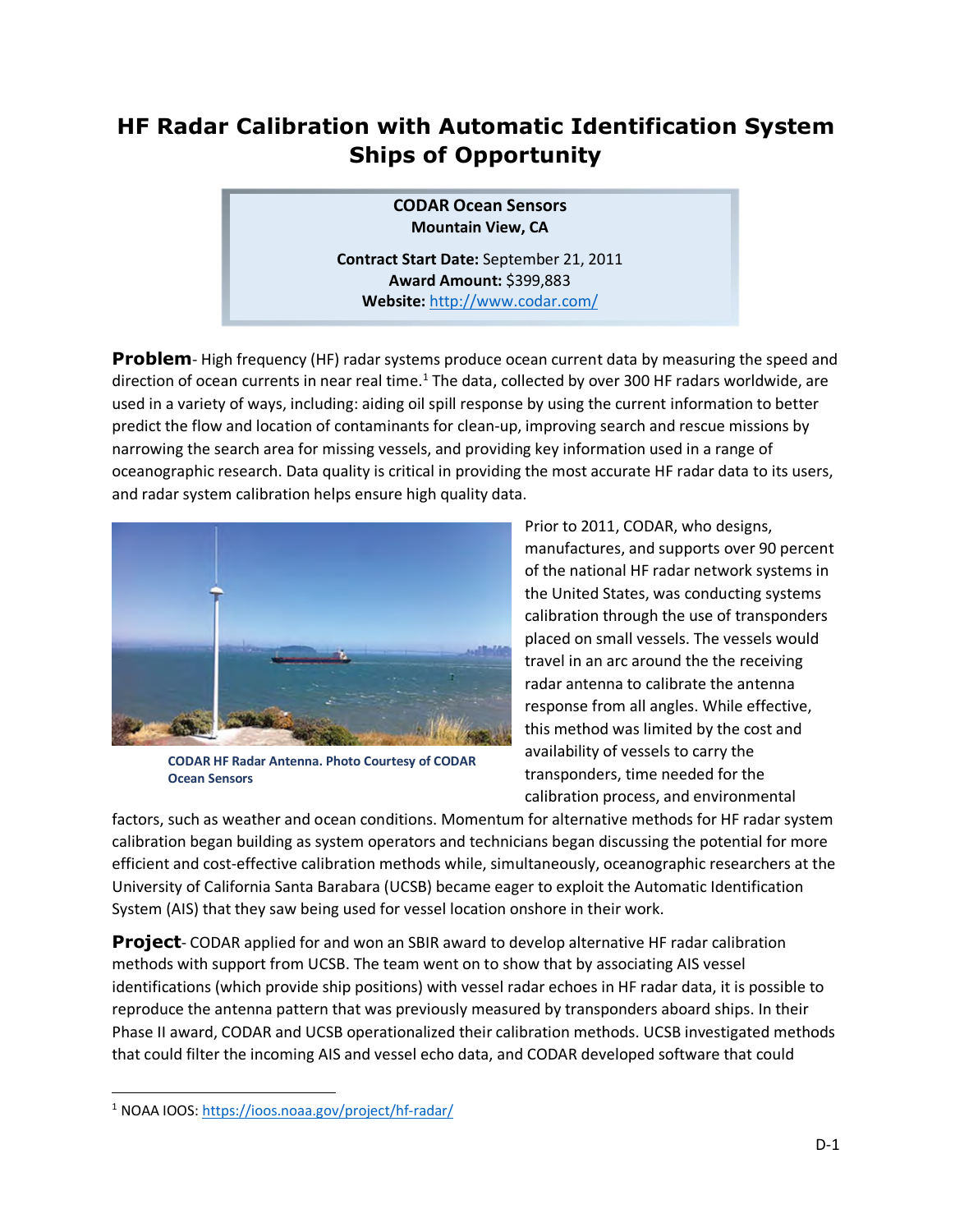match AIS data with radar signals and spectra. The resulting software product automates HF radar calibration for systems and allows for more continuous system calibration, which improves the accuracy of ocean current vectors.

**Beneficiaries-** The HF radar system calibration software benefits its users as well as stakeholders who are reliant upon the more accurate ocean current data for their work. Examples of beneficiaries include:

- **System Operators and Technicians** who can now more easily access and conduct quality control activities; reducing the time, cost, and planning considerations associated with previous calibration methods.
- **Scientists and Researchers** who can now access more accurate ocean current data for research, such as the study of harmful algal blooms.
- **Federal Government** who can now apply more accurate data to efforts such as:
	- *Ocean Current Forecasts.* Short-term ocean current prediction forecasts are generated that are used by a range of stakeholders such as the U.S. Coast Guard and NOAA Office of Response and Restoration (OR&R) (described further in bullets below).
	- *Search and Rescue Missions.* More accurate ocean current data can help search and rescue operations reduce search areas for vessels and people that have gone adrift; leading to more efficient and, potentially, more success search and rescues.
	- *Oil Spill Response.* Accurate, ocean current forecasts generated by the improved data can be used by entities, such as the NOAA OR&R and Coast Guard, to help oil spill responders better understand where the oil/contaminants may be headed; allowing spill response resources to be allocated more efficiently to address spill.
- **Public** who can now benefit from the range of downstream data applications implemented by the government and researchers (described above).
- **UCSB SBIR participants who** are now leveraging the expertise and knowledge of data-related radar algorithms gained from the SBIR work to improve the capabilities and data quality in the HF national network.

**Ecosystem Service Benefits-** The automated antenna pattern calibrations have made it easier for local system operators to keep up to date with calibration of the HF radar. This has resulted in more accurate ocean current data which aids the downstream applications that have implications for ocean ecosystems, such as:

- Reducing the quantity and severity of oil spill contaminants in the ocean that affect water quality, the lives of marine wildlife, and ocean habitat, such as spawning grounds for marine organisms.
- Monitoring harmful algal blooms
- Conducting ecosystem assessments
- Assisting in fisheries management

**Economic Impacts-** The SBIR award provided CODAR the opportunity to develop a beneficial community product that would not have otherwise been possible due to company resource constraints and the risk associated with the product development. The project led to a software prototype that laid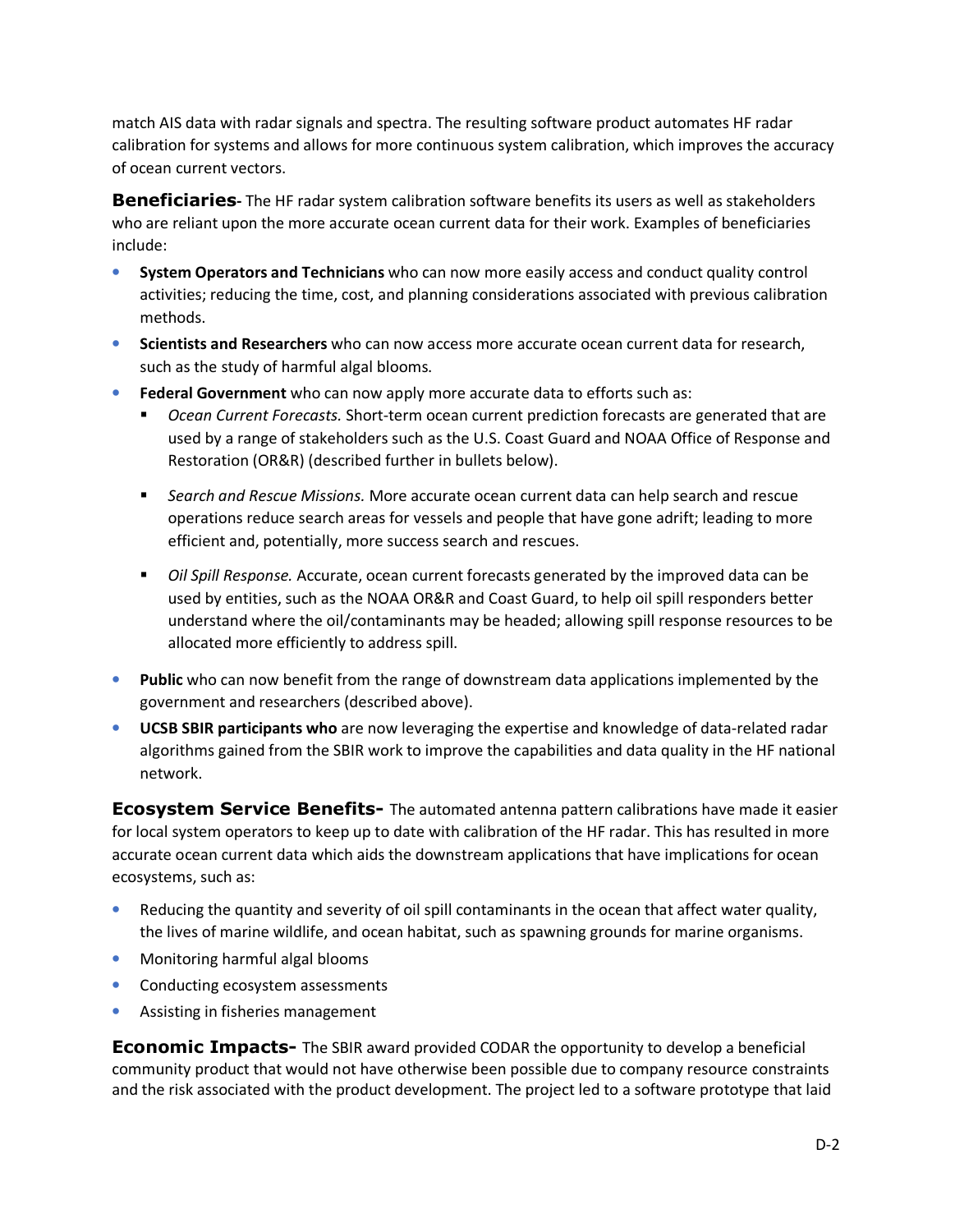the foundation for a marketable product that continues to be refined and sold by the company. The results of the Phase II SBIR award also positioned CODAR for a Phase III grant that, ultimately, allowed the software to be disseminated and used by operators; expanding the product's customer base. Today, CODAR has more than 150 licensed product users worldwide and will be releasing the second generation of their software product in Spring 2019.

The SBIR project has facilitated several internal benefits to CODAR that translate into economic impacts, including:

- Offering additional customer services in the form of analysis of the data generated by the software
- Hiring additional technicians to conduct the data analysis associated with new customer offerings
- Hiring a high-level software developer to focus on and continue working on the software initiated under the SBIR award
- Helping CODAR remain competitive in their niche market, which includes both domestic and international customers

|                                 | <b>Economic Impact (Based on Multipliers)</b> |                     |                    |                 |             |
|---------------------------------|-----------------------------------------------|---------------------|--------------------|-----------------|-------------|
| <b>Category of Final Demand</b> | <b>Amount</b>                                 | <b>Total Output</b> | <b>Value-Added</b> | <b>Earnings</b> | <b>Jobs</b> |
|                                 | (thousands)                                   | (thousands)         | (thousands)        | (thousands)     |             |
| <b>Total Funding</b>            | \$444,121                                     | \$853,512           | \$466,638          | \$239,648       | 3           |
| <b>Actual Sales</b>             | \$800,000                                     | \$1,537,440         | \$840,560          | \$431,680       | 6           |
| <b>Anticipated Sales</b>        |                                               |                     |                    |                 |             |
| (all years)                     | \$225,000                                     | \$432,405           | \$236,408          | \$121,410       | 2           |

#### **Economic Impacts of CODAR SBIR Project on the State of California**

The estimated overall economic impact to the state of California of CODAR's HF radar calibration software can be seen in the table above. The table shows the economic impacts generated when the SBIR funding and product sales (column two) are multiplied by state-level Bureau of Economic Analysis (BEA) final demand multipliers. The resulting impact values show that the SBIR award of \$444,121 generated three new jobs and an additional \$466,638 dollars in Value-Added (similar to state Gross Domestic Product). In addition, the CODAR software sales of \$800,000 translates to an additional \$1.5 million in total output and an additional \$431,680 in earnings for the state of California.

**NOAA Support-** CODAR SBIR principal investigator, Chad Whelan, described the SBIR award program as a "great fit" for the project to develop alternative HF radar calibration methods. The CODAR-UCSB team was able to improve something for the community due to the financial resources made available through the SBIR award program. The NOAA technical lead at the Integrated Ocean Observing System Office brought an in-depth understanding of the relevant information to project discussions; providing feedback and prompting project considerations.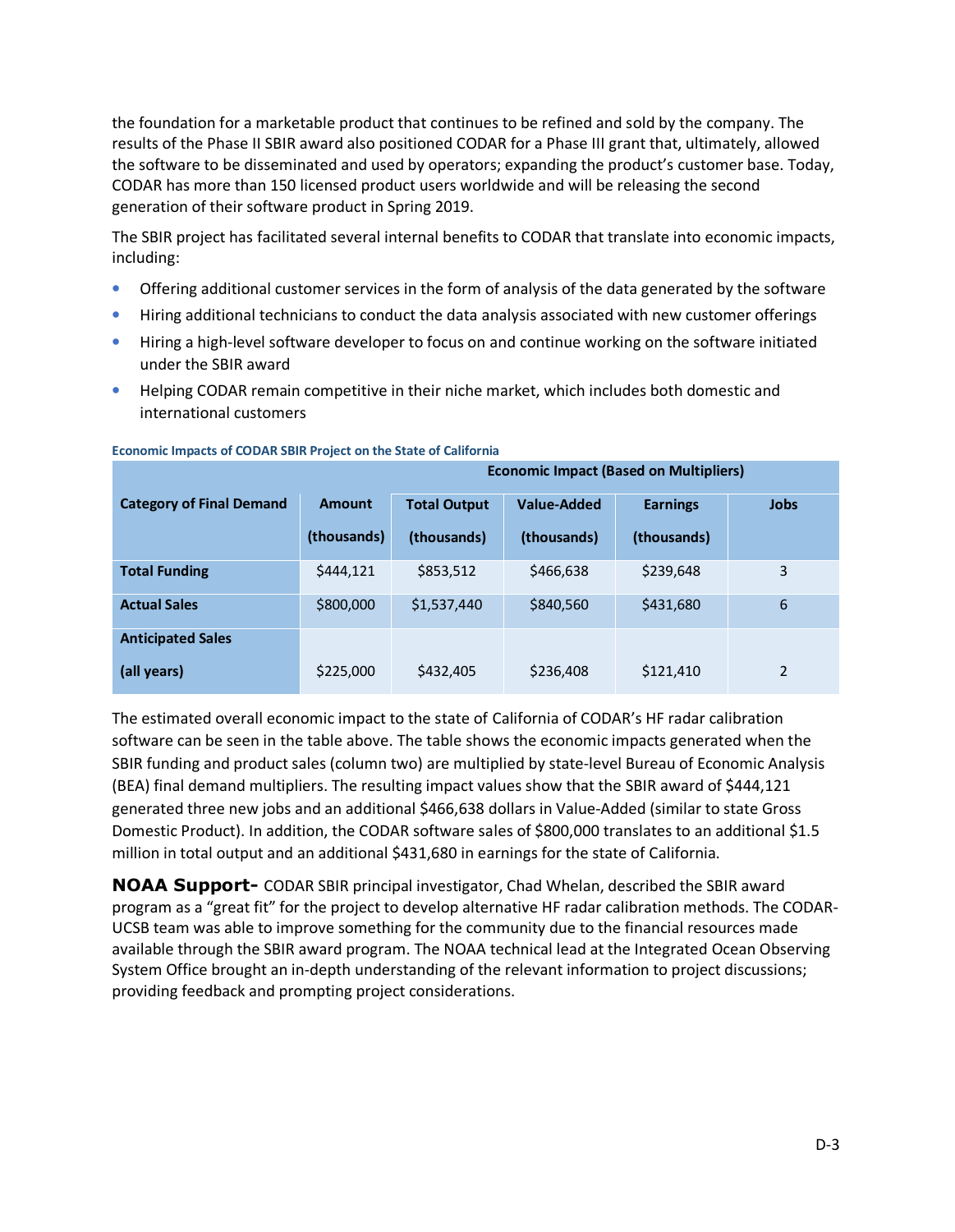## **Developing Resilience to Ocean Acidification in Red Abalone Aquaculture**

**The Cultured Abalone Farm, LLC Goleta, CA** 

**Contract Start Date:** June 20, 2016 **Award Amount:** \$399,987 **Website:** http://culturedabalone.com/

**Problem**- Ocean waters are becoming more acidic as they absorb increasing concentrations of atmospheric carbon dioxide—a process termed ocean acidification (OA). OA is proving detrimental to marine organisms, such as the red abalone. The state of California has witnessed dimininshing populations of wild red abalone in the state's coastal waters to the extent that is now illegal to harvest wild red abalaone there. OA is also of concern to aquaculturists who rely upon ocean waters for the production of red abalone in their commercial fisheries.

**Project**- The Cultured Abalone Farm in Goleta, CA implemented a Phase I SBIR project that focused on understanding whether red ablone having higher nutrient and protein diets produced heartier offspring that could better endure future ocean acidification by looking at the genetic variation that occurs when feeding the abalone macro algae and red seaweed. By the end of Phase I, they were able to show that that the altered diets do, in fact, shape red abalone OA-resistance, and this research was expanded



**Larval development at the Cultured Abalone Farm hatchery. Photo courtesy of Cultured Abalone Farm** 

under a Phase II award. In Phase II, the awardees continued their research into the red abalone genomelevel responses to ocean acidification; exploring whether wild red abalone off the coast of California growing in more acidic waters would be more likely to thrive in OA conditions than those abalone growing in less acidic conditions. Their research showed that abalone growing in more acidic conditions are more likely to thrive in OA conditions. In addition, Phase II work also engaged an evolutionary geneticist from the University of California, Davis to begin developing a reference transcriptome (i.e., a gene library) for red abalone.

**Beneficiaries-** The research conducted by the Cultured Abalone Farm benefits an array of stakeholders, including:

- **Red abalone conservation community** who can now use the information and research produced through the SBIR to help restore dwindling wild populations of red abalone.
- **Abalone aquaculture businesses** who can potentially use the ongoing research spurred by the SBIR to revive the domestic industry in California and provide similar support, as necessary, to international industry, such as that in China.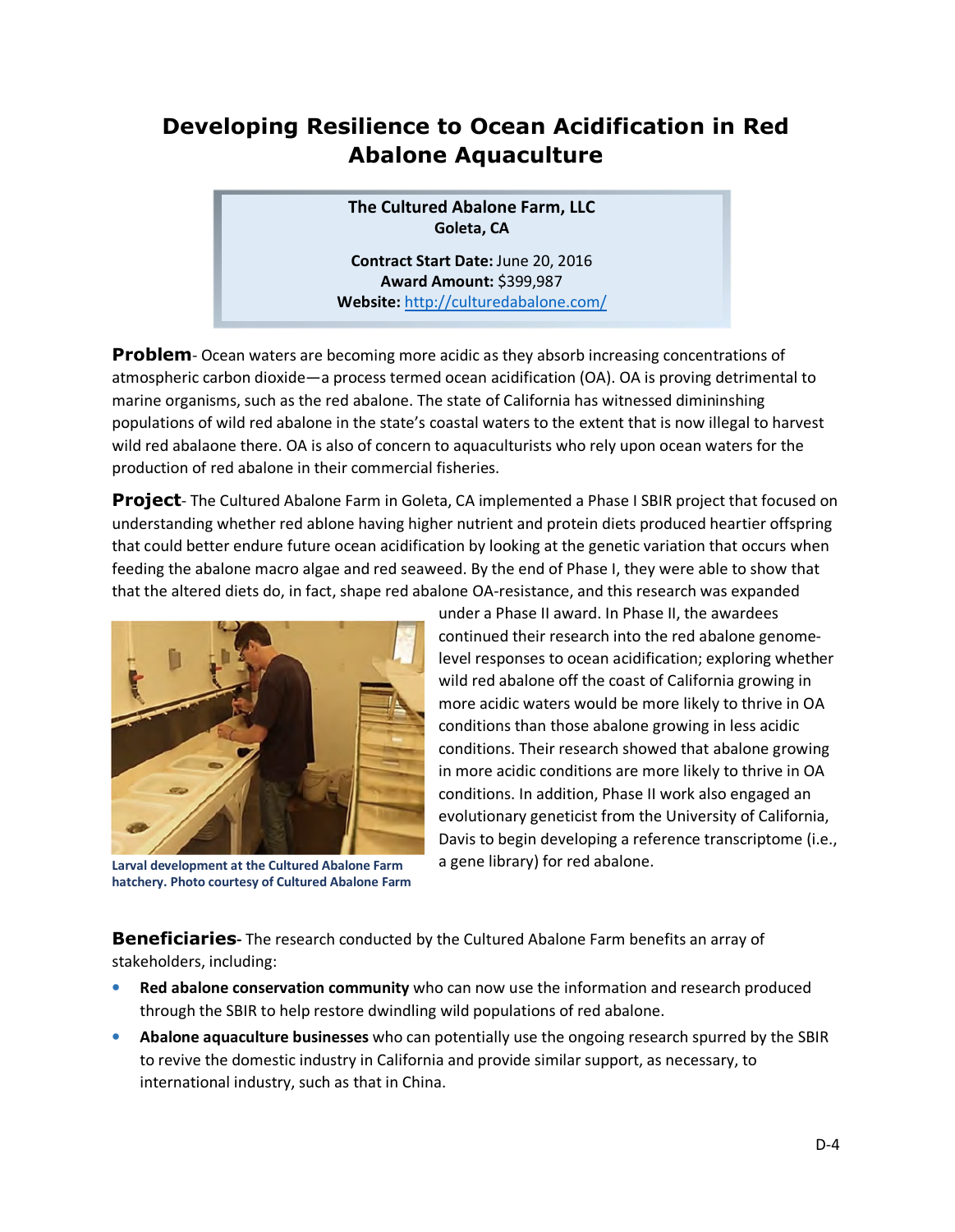- **Consumers** who eat red abalone as a food source or utilize its shell for decorative art and artware may now have increased access to product.
- **Other species**, such as the white abalone, experiencing detrimental impacts of OA that may now be able to be revived using techniques developed for the red abalone.
- **Cultured Abalone Farm** who can now continue producing red abalone and is now at the forefront of this public-private research.

**Ecosystem Service Benefits-** The increased understanding of how to develop OA-resistant red abalone strains presents several ecosystem service benefits. Understanding how to make red abalone

more resilient to OA can aid in the restoration of depleted wild red abalone populations, such as those in California. Red abalone serve the ecological function of stabilizing rocky reefs and kelp forests that are home to numerous marine organisms. They also serve as a food source for an array of marine animals such as otters, fish, lobsters and gastropods.<sup>2</sup> The research conducted by the Cultured Abalone Farm can also be leveraged to help support and maintain the health of other marine species, such as the white abalone.



**Photo red abalone courtesy of Cultured Abalone Farm**

**Economic Impacts-** The economic impacts associated with the development of methods for an OA-resistant strain of red abalone are currently limited to those generated from SBIR funding since the process to develop a patented process that can be sold to aquaculture operations and other interested parties is still in process. The estimated overall economic impact to the state of California of the SBIR Phase II funding can be seen in the table below. The resulting impact values show that the SBIR award of \$418,872 generated a total output of \$611,344 and \$250,611 in earnings for the state of California.

|                                 | <b>Economic Impact (Based on Multipliers)</b> |                                    |                                   |                                |      |
|---------------------------------|-----------------------------------------------|------------------------------------|-----------------------------------|--------------------------------|------|
| <b>Category of Final Demand</b> | <b>Amount</b><br>(thousands)                  | <b>Total Output</b><br>(thousands) | <b>Value-Added</b><br>(thousands) | <b>Earnings</b><br>(thousands) | Jobs |
| <b>Total Funding</b>            | \$418.872                                     | \$611.344                          | \$377.739                         | \$250.611                      |      |

**Economic Impacts of The Cultured Abalone Farm SBIR Project on the State of California** 

Given that the SBIR work undergirds the ongoing development of a patented method for developing OAresistant red abalone that is aimed for eventual sale, the economic impact values associated with this project may underrepresent the eventual, overall impact of this award.

**NOAA Support-** Lead Scientist for the Cultured Abalone Farm, Dan Swezey, conveyed that the SBIR Program has allowed the concept of understanding and exploring a possible OA-resistant strain of red abalone to become a reality. Through Phase I and Phase II awards, The Cultured Abalone Farm was able to generate research that has the potential to restore populations of red abalone in California and beyond; benefitting aquaculture businesses, consumers, and ecosystems alike.

<sup>2</sup> http://www.fishtech.com/facts.html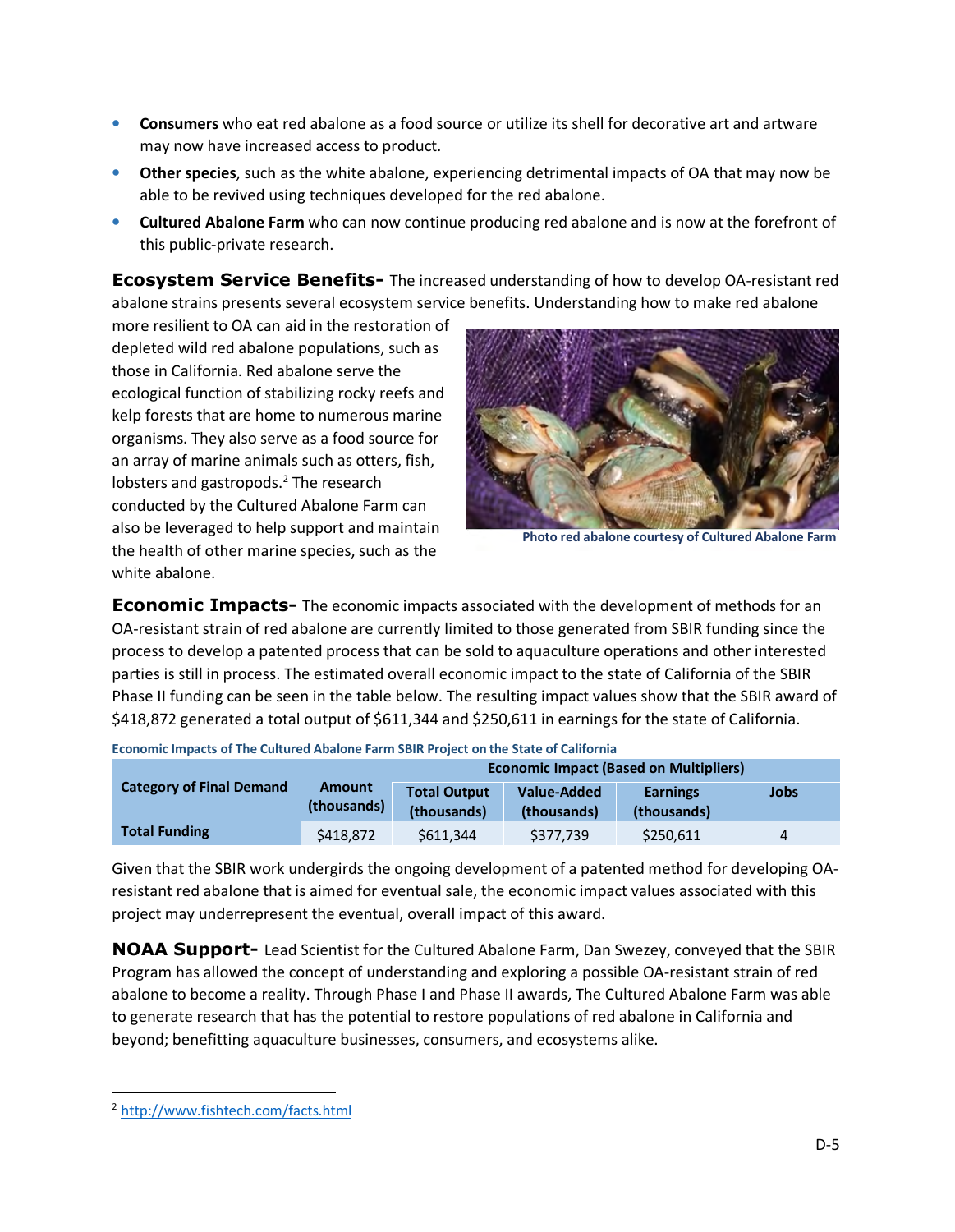### **Shellfish Research and Living Marine Resource Restoration in Puget Sound**

**Puget Sound Restoration Fund Bainbridge Island, WA** 

**CRADA Start Date:** May 22, 2014 **Website**: https://restorationfund.org/

**Problem** – In the Puget Sound of Washington, Olympia oysters, kelp, and pinto abalone serve as ecosystem engineers; building and maintaining habitat critical for not only only themselves, but numerous other species who rely upon the ecosystems that they create. Through their existence, these organisms also generate an array of benefits for humans that span from food production to employment to storm protection and recreation. Each of these critical organisms is tetering on the the brink of endangerment or disappearance in the Puget Sound. Currently in the Puget Sound, less than five percent of dense, Olymipia oyster beds remain at the intertidal area; floating kelp beds have nearly disappeared from the southern portion of the Sound; and "Pinto abalone are considered functionally extinct in Washington waters", decreasing 98 percent between 1992 and 2017.<sup>3</sup>



*Pictured Left to Right: Pinto Abalone, Bull Kelp, Olympia Oyster. Photos Courtesy of Puget Sound Restoration Fund* 

**Collaboration -** In 2011, The Puget Sound Restoration Fund (PRSF) approached NOAA with the idea of expanding their hatchery capacity in order to increase their production of oyster seed, kelp, and abalone. PSRF's request was timely, as NOAA's Manchester station was re-integrating shellfish work as an area of interest, and a Collaborative Research and Development Agreement (CRADA) between PSRF, the NOAA Manchester Native Shellfish Hatchery, and the Northwest Fisheries Science Center Manchester Laboratory was established in 2014. Under the agreement, NOAA provides dedicated facilities having key attributes for project work (e.g., shellfish hatchery access with adequate flows of sea water) and technical expertise (e.g., species genetics) and PSRF is responsible for securing project staff and implementing project activities.

<sup>&</sup>lt;sup>3</sup> PSRF, 2018. https://restorationfund.org/projects/pintoabalone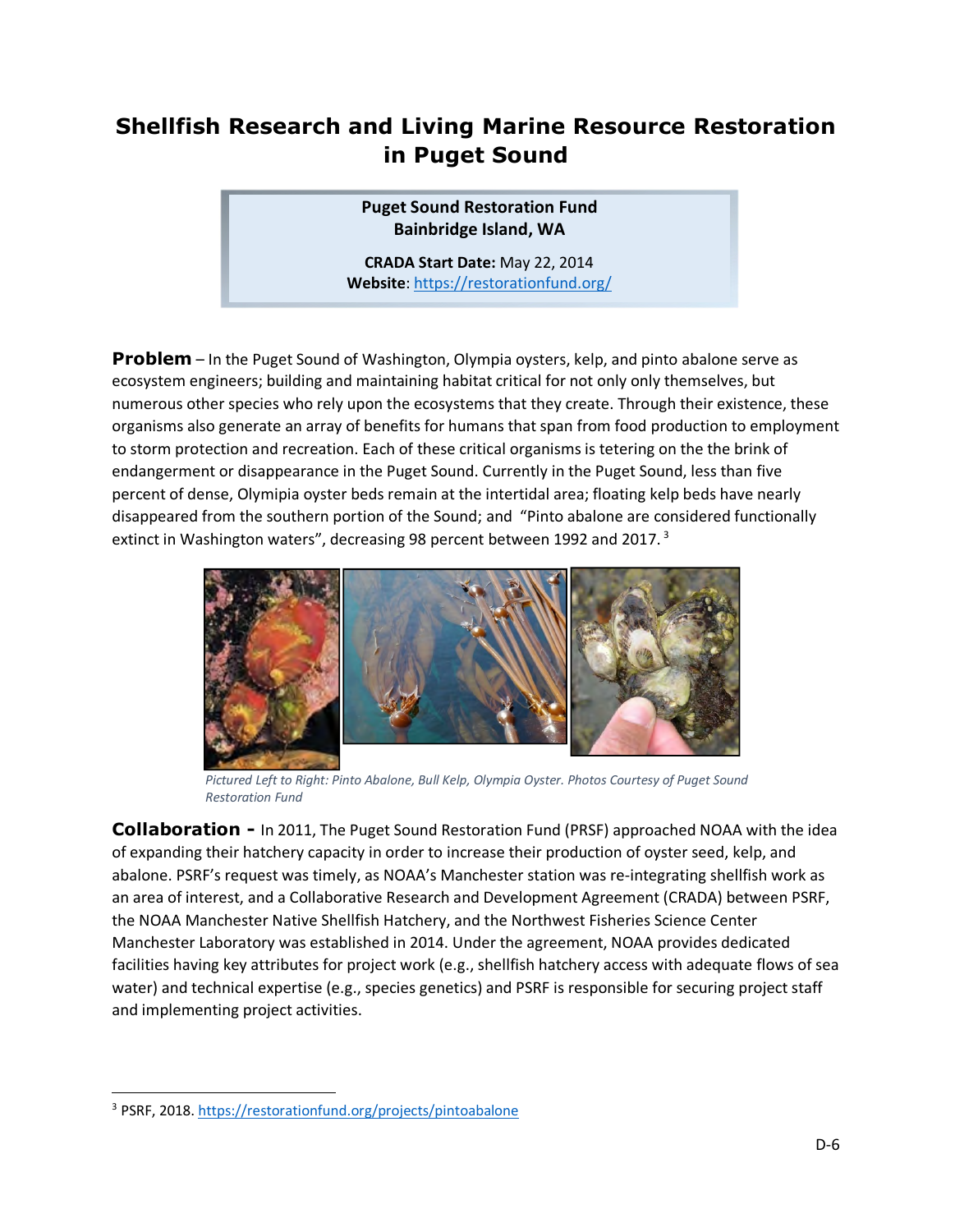Aiming to increase the scale of research and restoration activities focused on the Olympia oyster, pinto abalone, and kelp in the Puget Sound, PSRF and NOAA have focused project research and restoration activities on three areas:

- Producing Olympia oyster larvae and seed that is out-planted to restore native oyster beds.
- Establishing new pinto abalone operations at NOAA's Manchester Research Station to increase the number of abalone able to be produced and, subsequently, introduced into the wild.
- Establishing a kelp lab for further applied research.



*Photo Courtesy of PSRF* 

**Beneficiaries-** The research and activities being conducted by PSRF benefit a range of stakeholders, including:

- **Native tribes** who can now access and plant native oyster seed that is a culturally significant source of food.
- **Commercial shellfish harvesters** who can now access and grow specific types of oyster seed that are central to their business.
- **Scientists, researchers, and academics** who are now provided surplus seed that would otherwise be unavailable to them for use in a variety of research projects, such as the Olympia oyster's impact on ocean acidification, testing oyster survival rates in various marine habitats, and studying oyster disease.
- **NOAA** who can now further address policy aims to "support aquaculture innovation and investments that benefit the Nation's coastal ecosystems, communities, seafood consumers, industry, and economy."<sup>4</sup>
- **Public** who can now access native oysters for a food source, gain additional employment opportunities created through the revitalized aquaculture fisheries, regain cultural heritage surrounding native oyster species, enhance and maintain ecosystems that support local tourism and recreation.

**Ecosystem Service Benefits –** A range of ecosystem service benefits have been generated by the CRADA work completed by PSRF.

• **Olympia oysters-** Since the inception of the CRADA in 2014, over 10 million oyster seeds have been produced and planted in priority areas, with 67 acres collaboratively enhanced in priority areas.

<sup>4</sup> NOAA National Marine Aquaculture Policy (2011): https://www.fisheries.noaa.gov/noaa-aquaculture-policies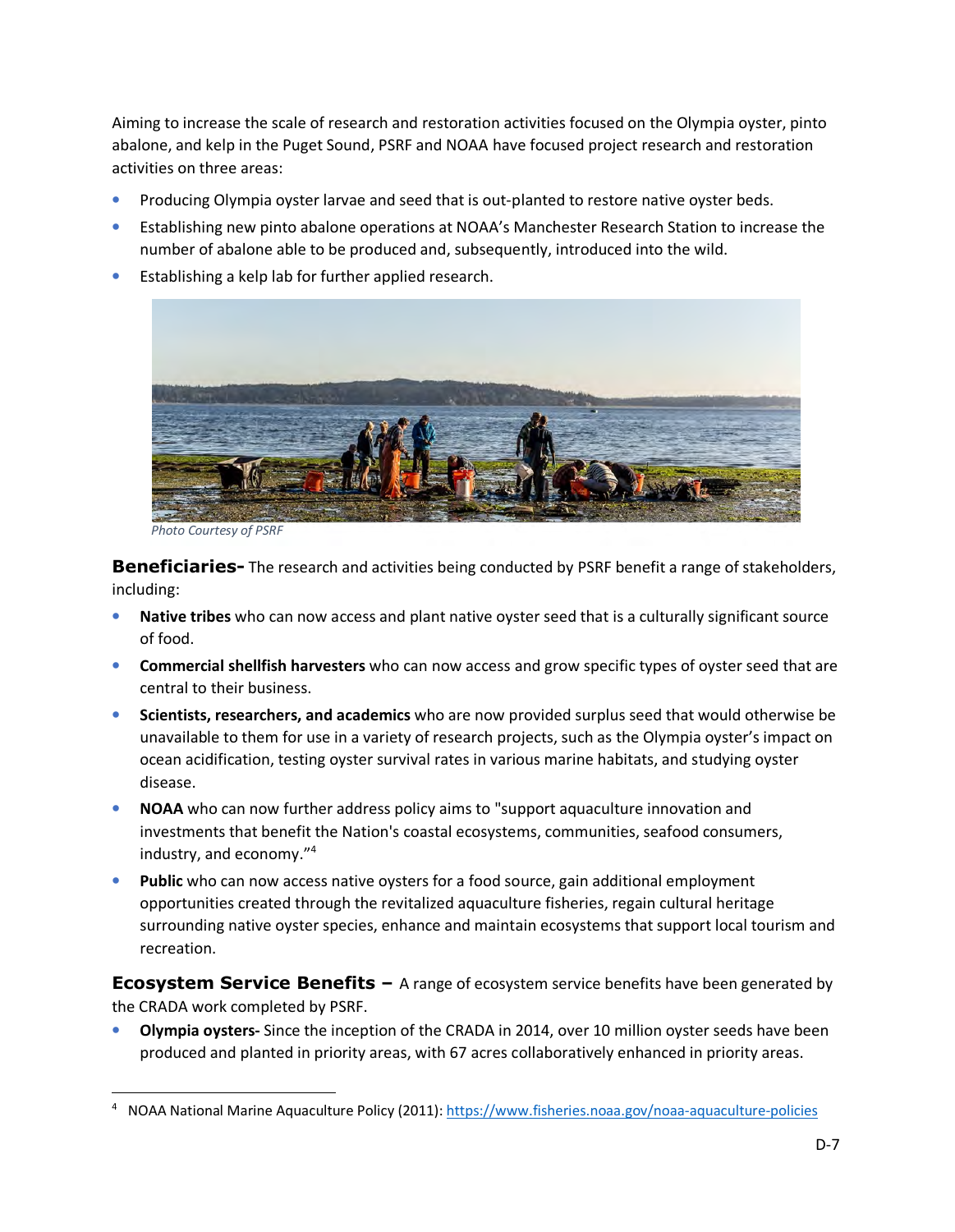Olympia oysters are the only oyster species native to the coastal ecosystem of the Pacific Northwest region of the United States. The oysters provide critical ecoystem services such as helping regulate water quality, cycling nutrients, sequestering carbon, stabilizing and protecting coastline from storm surge, reducing marsh shoreline erosion, and creating habitat for sea grasses and fish alike.



*Historic Olympia oyster bed pre-Statehood (left) and restored 10-acre Olympia oyster bed in Dogfish Bay (right) showing Olympia oysters as a dense, living structure. Photos courtesy of PSRF.*

A thriving oyster population has the potential to suppport fisheries aquaculture for subsistence, recreational, and commerical uses, the devlopment of non-food products such as fertilizer, building materials, jewelry, and other decorations.

- **Kelp-** The dedicated kelp lab space and research efforts established through the CRADA enabled PSRF to secure an additional 5-year grant worth \$1.5 million from Paul G. Allen to investigate seaweed cultivation as a potential strategy for mitigating ocean acidification through the removal of carbon dioxide (CO2). Increasing levels of CO2 in the ocean have been shown to negatively impact the health and development of certain organisms, such as the oyster's ability to develop a strong shell. $^5$
- **Pinto abalone-** Operations made possible through the CRADA have tripled the production of pinto abalone when compared to pre-CRADA volumes. Pinto abalone are the only abalone species native to Puget Sound. The abalone graze on certain species of algae that forms on rocky reef habitat. The grazing, digestion and excretion of mico-and macro-alage clears habitat space for settlement of new organisms, improves nutrient cycling, and provides food to prey species.<sup>6</sup>

**Economic Impacts –** In addition to the range of ecosystem services bolstered by the research and activities conducted under the CRADA, the agreement has also generated economic benefits in the form of oyster product sales. PSRF indicated that product sales over the last year<sup>7</sup> totaled \$25,000, with 100 percent of those sales attributable to the work completed through the CRADA. In addition, PSRF anticipates an additional \$50,000 in product sales over the upcoming year.

**NOAA Support –** PSRF Executive Director, Betsy Peabody described the CRADA with NOAA as being "life changing." She articulated that NOAA has worked with PSRF step-by-step to accomplish a

l

<sup>&</sup>lt;sup>5</sup> Le, 2016.https://www.seattletimes.com/seattle-news/studies-testing-kelp-to-ease-effects-of-ocean-acidification/

<sup>&</sup>lt;sup>6</sup> PSRF, 2014. https://restorationfund.org/sites/default/files/2014 Kamtschatkana Recovery Plan.pdf

<sup>&</sup>lt;sup>7</sup> Approximately August 2017 to August 2018.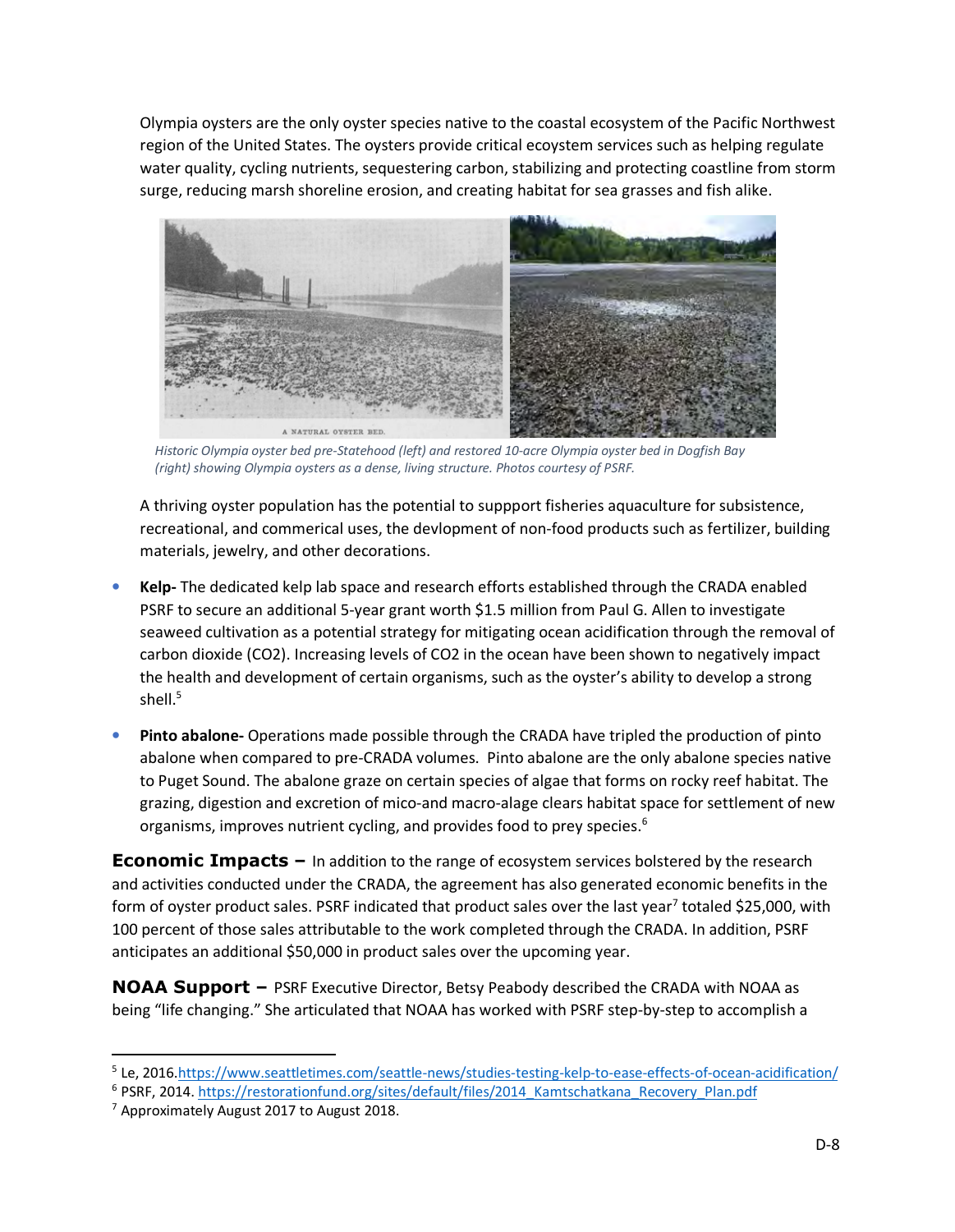shared vision. NOAA's support for PSRF's work has come in several forms. NOAA has provided the facilities needed to conduct research and restoration activities, technical assistance critical to advancing the work being conducted, and an influx of resources as PRSF has grown, or outgrown various situations or circumstances, throughout their CRADA experience.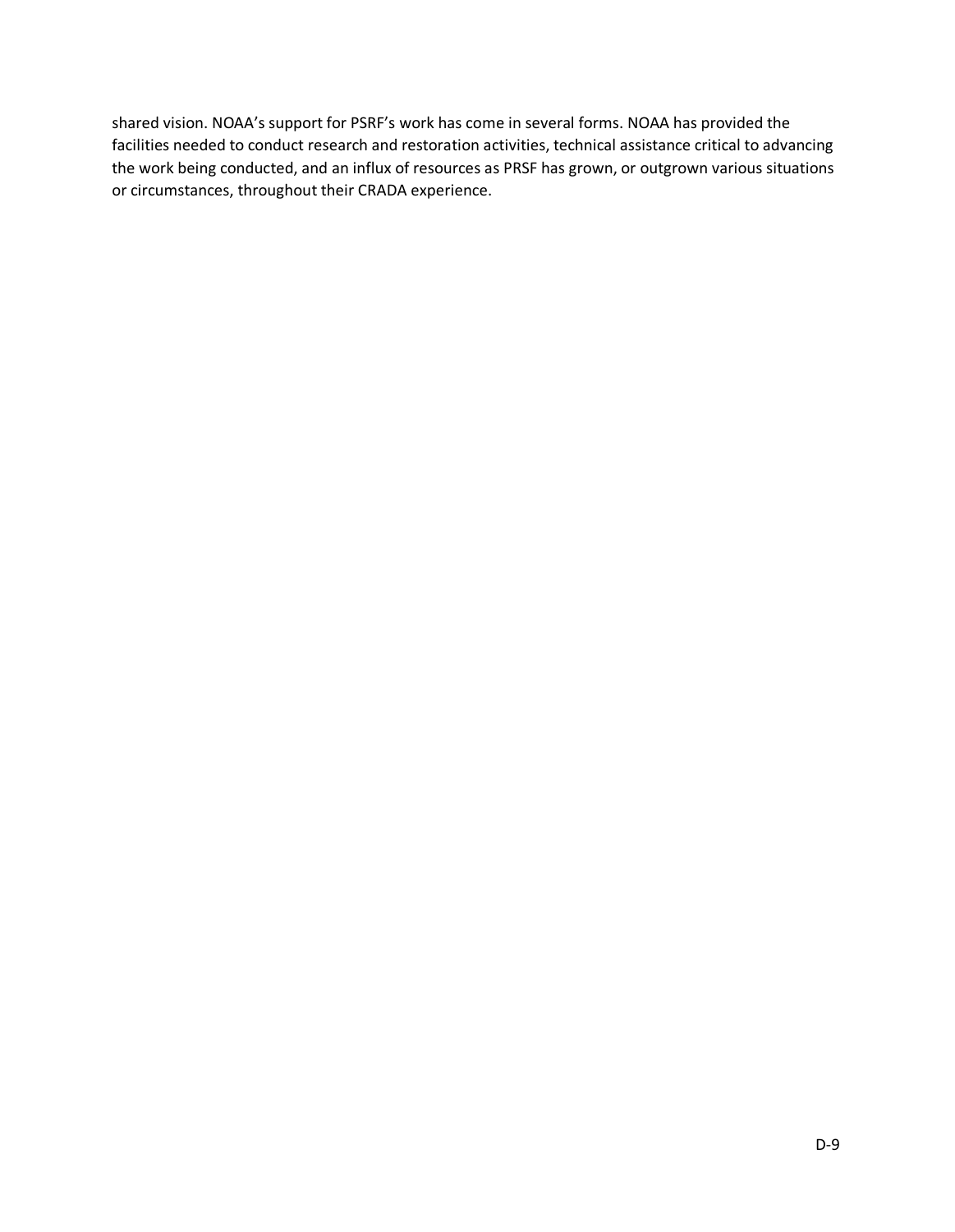## **Saildrone: Unmanned Surface Vessel (USV)**

**Saildrone, Inc. Alameda, CA** 

**CRADA Start Date:** June 20, 2014 **Website:** https://www.Saildrone.com/

**Problem**- Scientists and researchers have traditionally relied upon large research vessels for oceanograhic data collection and monitoring activities. These vessels can be costly, require lead time for scheduling and planning voyages, and pose research restrictions regarding the range of possible observations and the ability to maneuver in tight spaces or through less-than-ideal weather and water conditions. The oceanographic data collected through monitoring and observations improve the scientific understanding of physical and biological aspects of the ocean, such as underlying ocean processes, ecosystem functioning, and organisms. The data also contribute to scientific disciplines whose work intersects with ocean processes, such as meteorology and climatology. The data have an array of practical applications, such as improving weather forecasts and aiding in species management.

**Collaboration-** The California-based company, Saildrone, sought collaboration with NOAA's Pacific

Marine Environmental Laboratory's (PMEL) to maximize the scientific applications of the windpowered, unmanned surface vessel that they had developed for use on land. PMEL could foresee the potential for the technology to expand NOAA's ocean observing research capabilities in a costeffective manner, and after Saildrone was able to produce a prototype of an autonomous sailing drone, or "Saildrone," a collaborative relationship was born between the two entities. The goal of the collaborative research agreement (CRADA) was to combine NOAA PMEL's experience implementing large-scale observing networks with an enhanced version of a Saildrone able to attain high-quality scientific observations that would be accepted by the global scientific community.



*A Saildrone with NOAA Research Vessel. Photo courtesy of Saildrone Inc* 

Today, the CRADA is an ongoing collaborative process between PMEL and Saildrone. The CRADA has resulted in multiple waves of technology/product development that focus on particular aspects of the Saildrone for NOAA's data collection or monitoring purposes. These waves of development include:

*Wave 1 sensor data was validated through a side-by-side comparison with NOAA ship-based measurements. Results showed an outstanding correlation between the Saildrone data and ship-based measurements.* 

• **Wave 1**- Meteorological and oceanographic sensor package, where the focus was on the development of sensors to capture a range of ocean (e.g., ocean currents, pH) and atmospheric (e.g., wind speed, air temperature) measurements.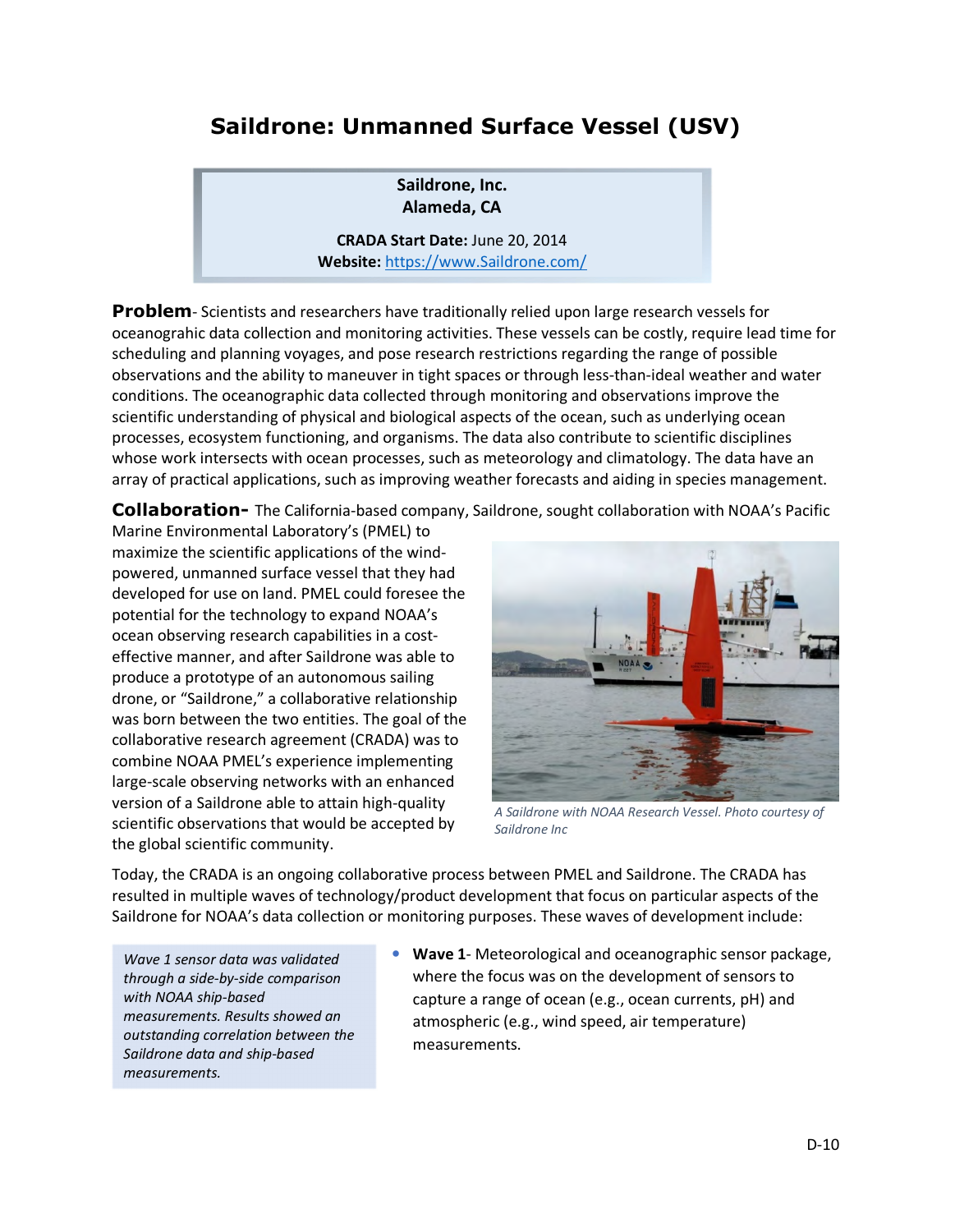- **Wave 2** Active acoustics, where the use of passive acoustics was developed and tested in the Bering Sea before the team shifted focus to active acoustics to monitor marine mammals.
- Wave 3- Carbon sensor, where the focus was on a high-precision carbon dioxide (CO2) sensor.
- **Wave 4** Surface flux sensor to measure air and water turbulence.

With the potential for additional waves of product development, the Saildrone team conveyed that the future roadmap for sensor development will be driven, in part, by the Global Ocean Observing Network's Essential Ocean Variables (EOVs), which help prioritize and maximize data across ocean observing platforms and networks.<sup>8</sup>

Like traditional research vessels, Saildrones collect high-resolution, science-grade data; however, they have a number of key characteristics that are advantageous when compared to their data collection counterparts, including:

- Lower operation cost
- Wind-powered propulsion
- Flexibility of deployment; less scheduling required
- Smaller vessel size allows for navigation in tight areas
- Not limited by weather or water conditions
- Real-time data transmission
- Continuous data collection made possible by solar powered battery recharge

**Beneficiaries-** The data collection capabilities of Saildrones benefit a range of stakeholders, including:

- **Emergency/Disaster responders** who can now detect oil spills without the use of planes or satellites.
- **Industry** who can now employ additional workers to manufacture Saildrones, which are made entirely in United States.
- **NOAA** who can now augment their existing data collection capabilities and assets in a costeffective manner, which also frees-up other NOAA research vessels for other data collection efforts. In 2017, NOAA deployed 11 Saildrones alongside their 16 research vessels.



*Photo of Saildrone Courtesy of Saildrone Inc* 

- **Public** who have experienced additional employment from product manufacturing, increased economic activity around Saildrone deployment hubs, and improved weather forecasting.
- **Scientific and Academic Researchers** who can now continuously collect data throughout the year across expanded ranges and in locations that could not be reached by larger research vessels. The various sensor packages also collect data that support a range of research, such as the use of the surface flux sensor data in studying the El Niño–Southern Oscillation (ENSO).

l

http://www.goosocean.org/index.php?option=com\_content&view=article&id=14&Itemid=114

<sup>8</sup> GOOS Essential Ocean Variables Webpage: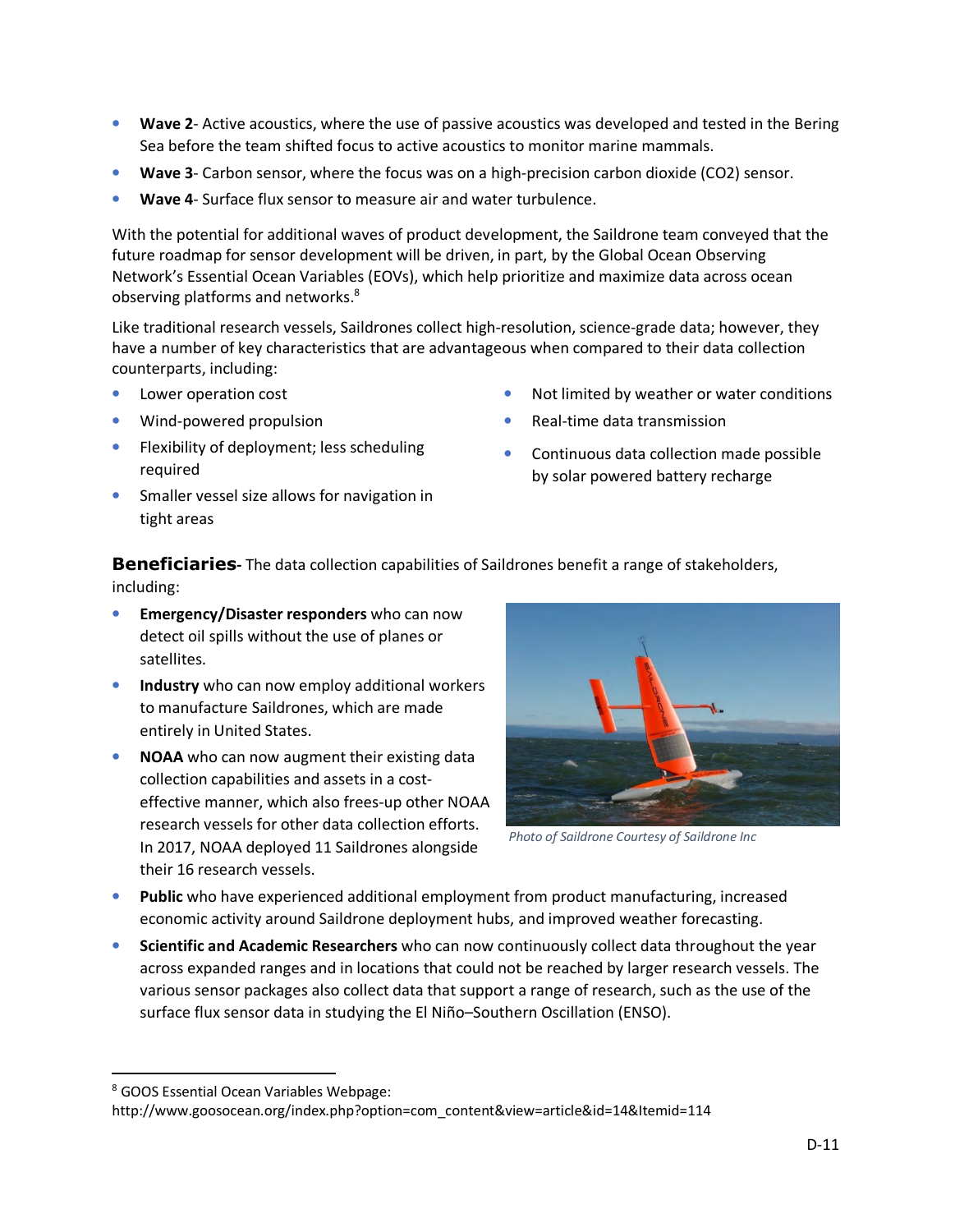**Ecosystem Service Benefits-** The data collected by Saildrones generates a variety of ecosystem service benefits. For example, the data can be used to enhance NOAA fisheries capabilities that might translate to the improved ability to manage fisheries for species health, preservation, or public consumption. The data improve geospatial coverage of carbon in ocean, which can be used to inform processes like ocean acidification and its impacts on resident plants and animals. In addition, Saildrones can augment the ability to detect oil spills; helping spur spill response to minimize negative to ocean organisms and ecosystems.

**Economic Impacts-** The development of the Saildrone has generated significant economic impacts for the company and the State of California that filter out to the broader country. Internally, the CRADA helped Saildrone increase private investment due to the perceived scientific rigor associated with NOAA's involvement in product development; helping achieve over \$90 million in direct, private investment into the technology. The influx of product interest and sales, in turn, helped Saildrone expand their workforce from eight to over 100 employees since June 2014.

The manufacture of Saildrones, which occurs entirely in the United States, has also bolstered employment outside of the company. The product has created jobs stretching from advanced manufacturing to advanced engineering, and the economic impact trickles outward to supply chains across the nation. In addition, Saildrones have also increased the economic activity around deployment hubs from Alaska to Rhode Island.

| <b>Economic Impact (Based on Multipliers)</b> |               |                     |             |                 |      |
|-----------------------------------------------|---------------|---------------------|-------------|-----------------|------|
| <b>Category of Final Demand</b>               | <b>Amount</b> | <b>Total Output</b> | Value-Added | <b>Earnings</b> | Jobs |
| <b>Total Funding (millions)</b>               | \$95.2        | \$184.2             | \$90.3      | S48.2           | 752  |

**Economic Impacts of CRADA-Related Saildrone Private Investment on the State of California** 

The table above provides one example of the type of economic impacts the development of the Saildrone has had on the state of California. The table uses the financial input in column 2 ("amount") and multiplies it by state-level Bureau of Economic Analysis (BEA) final demand multipliers to generate the economic impact values appearing in the latter part of the table. In other words, the table shows that \$95.2 million dollars secured by the company from third-party investors for product development generated 752 new jobs, \$90.3 million dollars in Value-Added (similar to state Gross Domestic Product), and an additional \$48.2 million dollars for the state of California. Similar economic impact estimates were also derived for Saildrone based on product sale and anticipated sale information. While these estimates have been excluded from the table to protect confidential business information, the resulting economic outputs generated for the state of California exceed \$2 million dollars for actual product sales and more than \$19 million dollars for anticipated product sales over the coming year.

**NOAA Support-** Saildrone credits the CRADA knowledge-sharing process with accelerating company research and development. The collaboration with NOAA has also added a layer of product legitimacy for investors, given the agency's reputation for conducting rigorous science.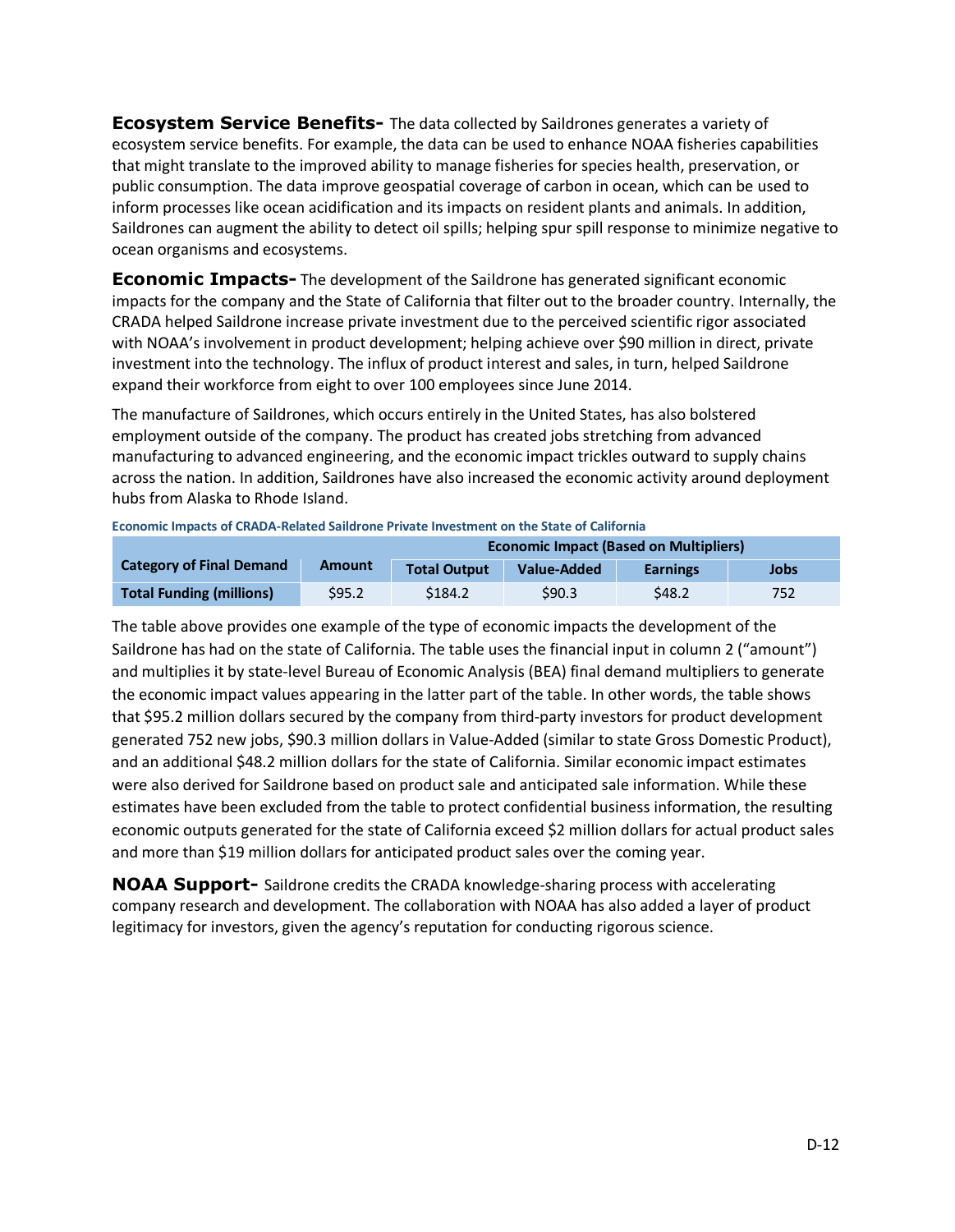## **SeaTag: Design and Manufacture of a Family of Modular Archival Tags**

**Desert Star Systems, LLC Marina, CA** 

**Contract Start Date:** August 15, 2008 **Award Amount:** \$392,039

**Website:** http://www.desertstar.com/page/electronic-tags

**Problem**- Understanding the location, behaviors, and movement of marine mammals can inform and improve fisheries management and species conservation strategies.<sup>9</sup> The advent of electronic animal tags has allowed researchers to track the movement of marine mammals across broader expanses of the ocean and over longer periods of time than previously possible.<sup>10</sup> The tags have increased the understanding critical habitats, such as spawning areas, for these mammals; collecting information on environmental factors, such as temperature and availability of food sources that impact species' habitats. At nearly \$4,000 each, the cost of pop-up satellite tags on the market was limiting product use. The application of the tag technology was confined to well-funded scientific studies, and even then, only a small population of mammals could be tagged, which led to imprecise data collection. In addition to the expense, tag longevity was also problematic. The power capacity of tags restricted the duration of use, and tags were used only once.

**Project**- Desert Star Systems used funding from NOAA's SBIR program to leverage an existing, unfinished pop-up satellite technology; transforming it into SeaTag™, a suite of four commercially available devices for tracking animals in the marine environment. SeaTag™ addresses the limitations of previous products by offering customers low-cost, reusable, and solar-based (providing unlimited charge) satellite tags. The full suite of available SeaTags™ have varying sensors, but each is equipped with:

- An accelerometer (measures activity of animal)
- Light sensors (allows for longitudinal locating via amount of daylight)
- Magnetic sensor (allows for latitudinal locating)
- Temperature sensor
- Depth sensors

l

The tag can communicate globally with product users through the use of the Argos satellite constellation. After a programmed amount of time,



*Fish with SeaTag™ Modular Pop-Up Satellite Tag* 

<sup>&</sup>lt;sup>9</sup> Greene. 2009. Advances in Conservation Oceanography New Tagging and Tracking Technologies and Their Potential for Transforming the Science Underlying Fisheries Management, available at: https://eprints.soton.ac.uk/340095/56/22-1\_greene.pdf.

<sup>&</sup>lt;sup>10</sup> Costa. 2012. New Insights into Pelagic Migrations: Implications for Ecology and Conservation. Available at: http://www.iab.uaf.edu/people/gbreed/gbreed\_files/publications/costa\_etal\_annual\_reviews\_2012.pdf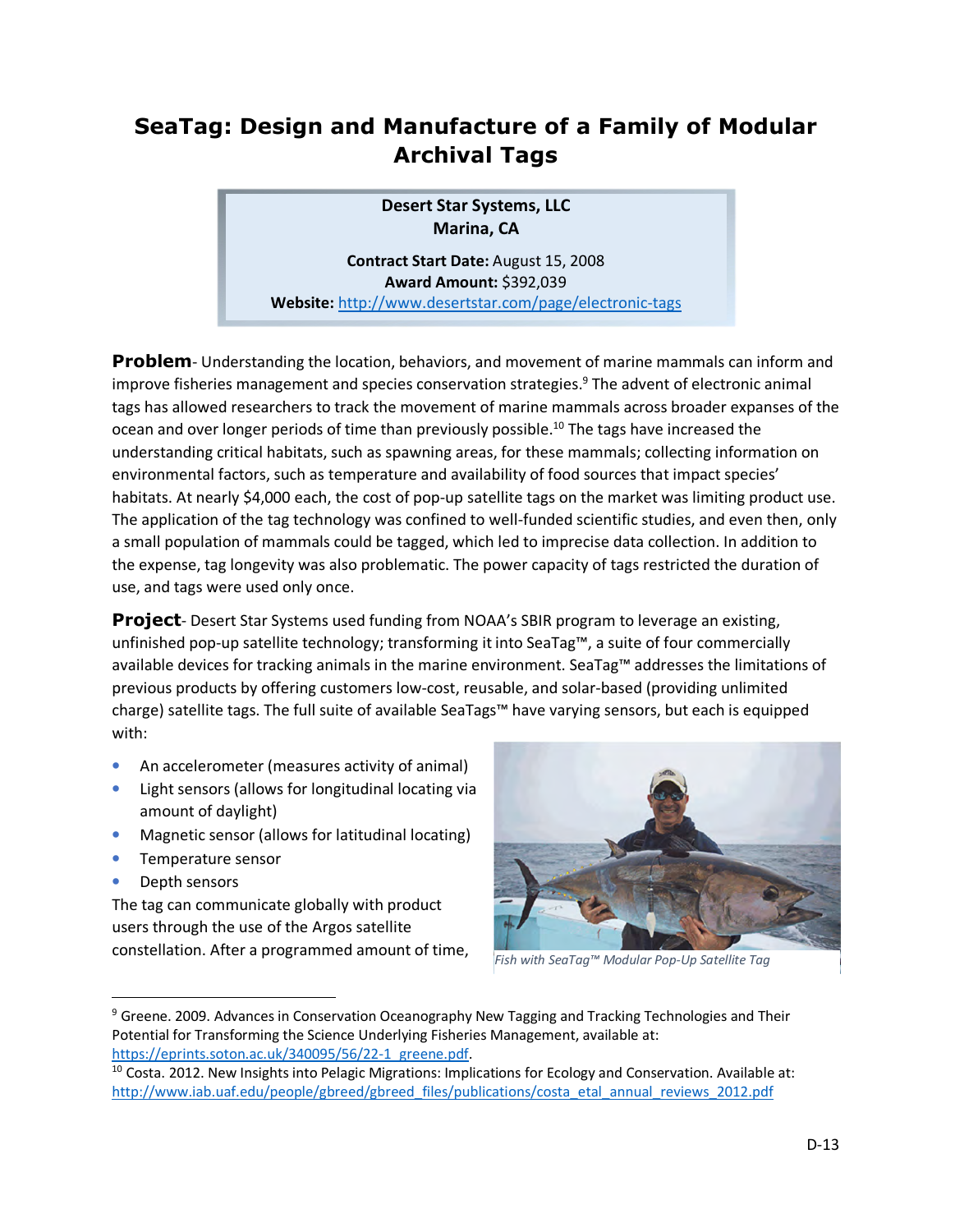the sensor detaches from the animal subject and floats to the surface, where it can be collected and reused.

**Beneficiaries-** SeaTags™ benefit a wide range of stakeholders:

- **Scientists and Researchers** who can now afford to use satellite tags in their studies and expand sample sizes due to lower tag costs.
- **Public, Environmentalists, and Non-Profits** who focus on animal welfare and endangered species benefit from the ability to track animals; helping monitor populations and continue to learn about various species.
- **Fishermen and Local Communities** who can use the tags to improve fishing businesses, preserve subsistence fishing grounds, and reduce illegal fishing, which also supports the regulatory efforts of local governments.

**Ecosystem Service Benefits-** SeaTags™ benefit a range of aquatic mammals by reducing the presence of vertical fishing line that can entangle and kill them. Data about the location and migratory pathways of the tagged animals can be used to inform where vertical fishing lines are placed; allowing for continued fishing and the increased safety and survival of the mammals. This use of SeaTags™ has been (and continues to be) used to benefit to the endangered the Northern Right Whale, where the estimated population is fewer than 550 for both species. $^{11}$ 

**Economic Impacts-** The SeaTag™ project propelled Desert Star Systems into the field of ocean smart sensors; attracting additional investments and increasing company employment and revenues. The work completed through the SBIR project generated multiple internships and training for new graduates and other young employees. The SBIR award dollars have helped sustain the small company, comprising upward of 20 percent of the company's revenue stream at times.

**Economic Impacts of SeaTags™ on the State of California** 

l

|                                 |        | <b>Economic Impact (Based on Multipliers)</b> |             |                 |      |
|---------------------------------|--------|-----------------------------------------------|-------------|-----------------|------|
| <b>Category of Final Demand</b> | Amount | <b>Total Output</b>                           | Value-Added | <b>Earnings</b> | Jobs |
| <b>Total Funding (millions)</b> | \$0.5  | \$0.9                                         | <b>SO.5</b> | S0.2            |      |

The table above shows the economic impacts of the SBIR award funding for SeaTag™ products on the state of California. The table uses the financial input in column 2 ("amount") and multiplies it by statelevel Bureau of Economic Analysis (BEA) final demand multipliers to generate the economic impact values appearing in the latter part of the table. The resulting impact values show that the SBIR award of \$451,000 generated four new jobs and an additional 0.5 million dollars in Value-Added (similar to state Gross Domestic Product). Similar economic impact estimates were also derived for SeaTag™ based on product sale and anticipated sale information. While these estimates have been excluded from the table to protect confidential business information, the resulting economic outputs generated for the state of California are over \$6.5 million dollars and nearly 30 jobs for actual product sales. Anticipated product

<sup>&</sup>lt;sup>11</sup> NOAA Fisheries estimates the population of Northern Pacific Right whales to be fewer than 100 and the population of the North Atlantic species to be approximately 450 (for a combined total of 550 or fewer). Sources: Northern Pacific Population: https://www.fisheries.noaa.gov/species/north-pacific-right-whale; Northern Atlantic Population: https://www.fisheries.noaa.gov/species/north-atlantic-right-whale